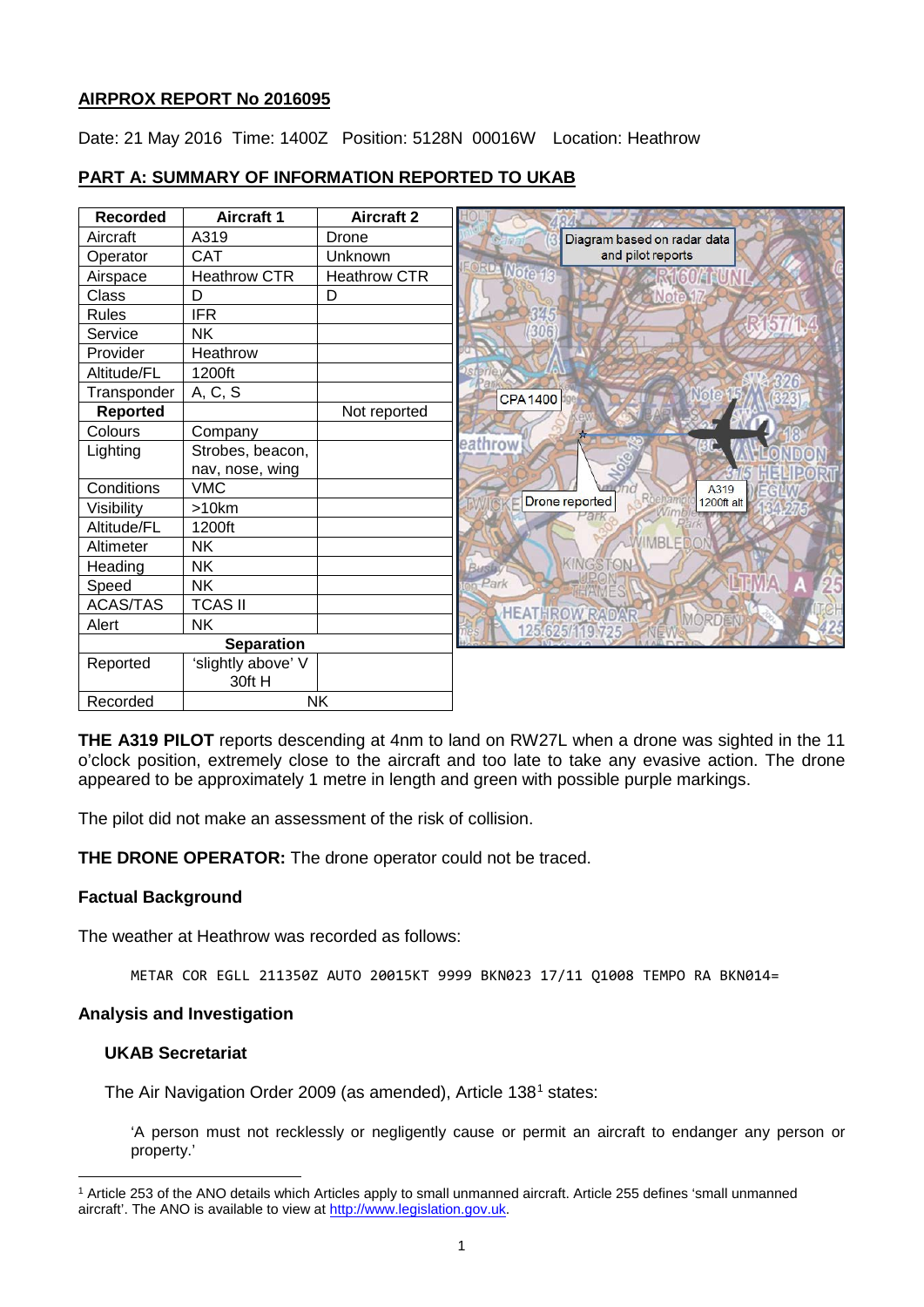Article 166, paragraphs 2, 3 and 4 state:

'(2) The person in charge of a small unmanned aircraft may only fly the aircraft if reasonably satisfied that the flight can safely be made.

(3) The person in charge of a small unmanned aircraft must maintain direct, unaided visual contact with the aircraft sufficient to monitor its flight path in relation to other aircraft, persons, vehicles, vessels and structures for the purpose of avoiding collisions.'

(4) The person in charge of a small unmanned aircraft which has a mass of more than 7kg excluding its fuel but including any articles or equipment installed in or attached to the aircraft at the commencement of its flight, must not fly the aircraft

(a) in Class A, C, D or E airspace unless the permission of the appropriate air traffic control unit has been obtained;

(b) within an aerodrome traffic zone …; or

(c) at a height of more than 400 feet above the surface unless it is flying in airspace described in sub-paragraph (a) or (b) and in accordance with the requirements for that airspace.'

In addition, the CAA has published regulation regarding First Person View (FPV) drone operations which limit this activity to drones of less than 3.5kg take-off mass, and to not more than 1000ft<sup>[2](#page-1-0)</sup>.

#### **Summary**

 $\overline{\phantom{a}}$ 

An Airprox was reported when an A319 and a drone flew into proximity at about 1400 on Saturday 21st May 2016. The A319 pilot was operating under IFR in VMC in receipt of an Air Traffic Service from Heathrow. The drone operator could not be traced.

#### **PART B: SUMMARY OF THE BOARD'S DISCUSSIONS**

Information available consisted of a report from the A319 pilot.

The crew of the A319 reported seeing the drone at about 1200ft, whilst descending at 4nm DME to land on RW27L at Heathrow Airport. The Board first noted that, as for other aviators, drone operators are fundamentally required to avoid collisions with all other aircraft. More specifically, drone flight above 400ft is prohibited in Class A airspace without the permission of the appropriate air traffic control unit and therefore the drone operator was not entitled to operate in this location.

Members agreed that the drone operator was probably flying on first-person-view (FPV) and should not have conducted his flight within the Heathrow CTR without the permission of Heathrow ATC, who confirmed that no such permission had been given. If flying under FPV regulations, an additional person must be used as a competent observer who must maintain direct unaided visual contact with the drone in order to monitor its flight path in relation to other aircraft; notwithstanding, even if an observer was being used, the Board thought that they would not have been able to see the drone clearly at that level. Furthermore, under FPV operations, for drones of less than 3.5kg, the drone is not permitted to operate above 1000ft agl without CAA approval being gained and a NOTAM being issued.

Operating as he was in airspace within which he was not permitted meant that the Board considered that the cause of the Airprox was that the drone had been flown into conflict with the A319. Although the incident did not show on the NATS radars, the Board noted that the pilot had estimated the separation to be 30ft from the cockpit, almost co-altitude, and that there had not been time to take any avoiding action. Acknowledging the difficulties in judging separation visually without external references, the Board considered that the pilot's estimate of separation, allied to his overall account of the incident, portrayed a situation where a collision had only been narrowly avoided and chance had played a major part; they therefore determined the risk to be Category A.

<span id="page-1-0"></span><sup>&</sup>lt;sup>2</sup> ORS4 No. 1168 Small Unmanned Aircraft – First Person View (FPV) Flying available at: ORS4 No 1168.